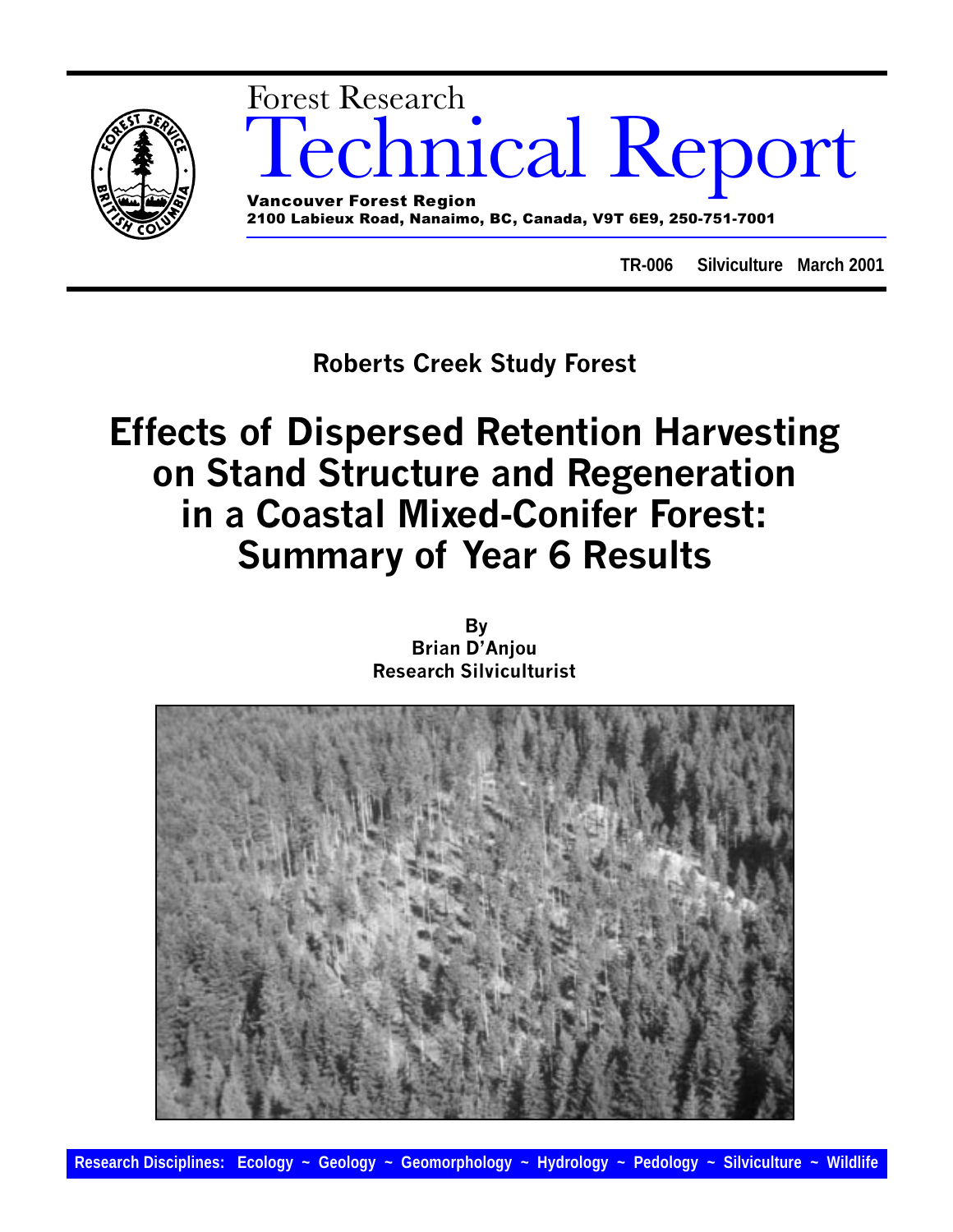#### **Brian D'Anjou**

Research Silviculturist Vancouver Forest Region BC Ministry of Forests 2100 Labieux Road Nanaimo, British Columbia V9T 6E9 250-751-7001

Brian.Danjou@gems6.gov.bc.ca

http://www.for.gov.bc.ca/vancouvr/research/research\_index.htm

**Cover photo**: Aerial view of the demonstration block in the Roberts Creek Study Forest, on the coastal mainland of BC, shortly after the first harvest entry.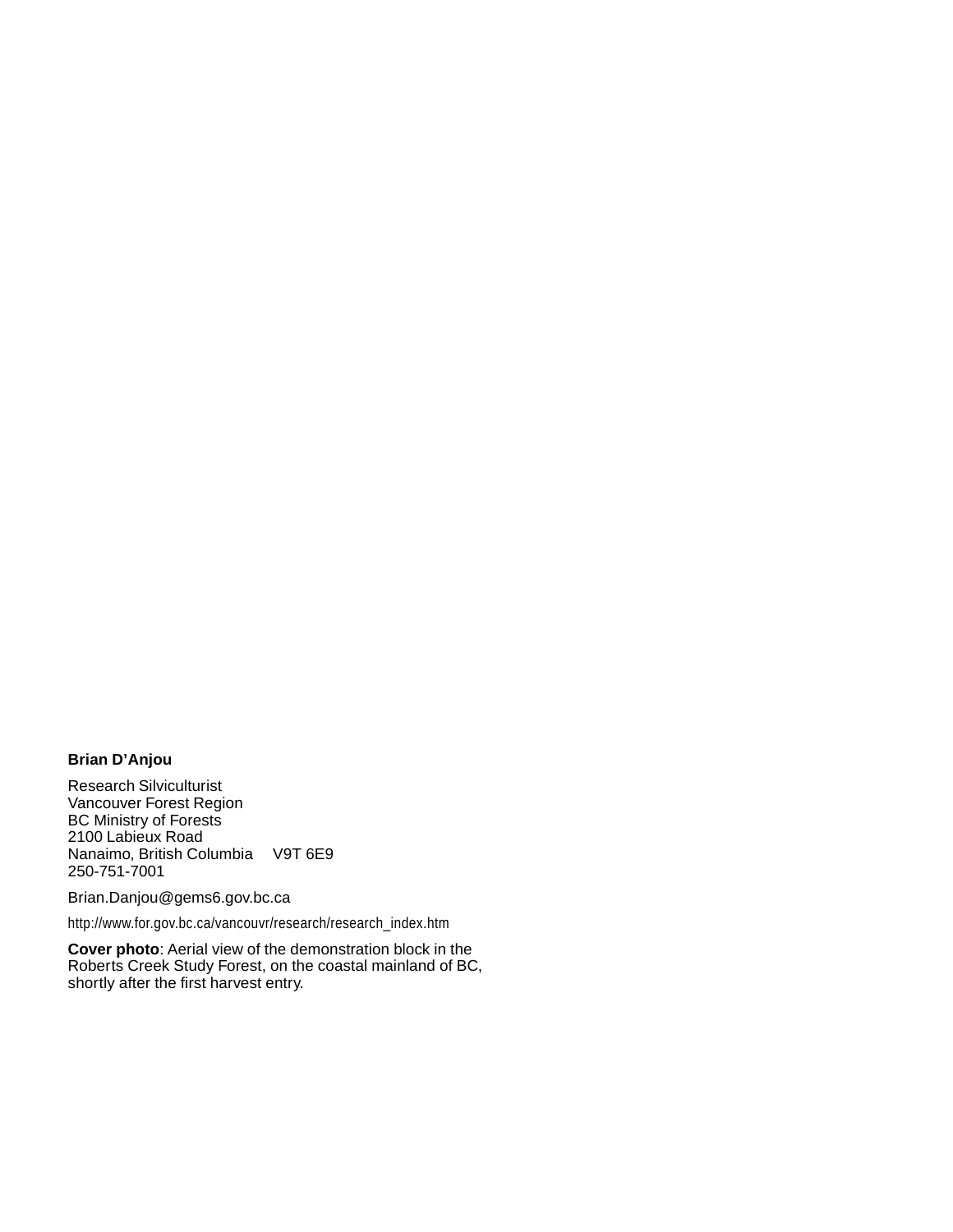### **CONTENTS**

| DESCRIPTION OF THE PRE-HARVEST SILVICULTURE PRESCRIPTION, AND DETAILS OF HARVESTING  4 |  |
|----------------------------------------------------------------------------------------|--|
|                                                                                        |  |
|                                                                                        |  |
|                                                                                        |  |
|                                                                                        |  |
|                                                                                        |  |
|                                                                                        |  |
|                                                                                        |  |
|                                                                                        |  |
|                                                                                        |  |
|                                                                                        |  |
|                                                                                        |  |
|                                                                                        |  |
|                                                                                        |  |

#### **TABLES**

#### **FIGURES**

| Figure 6. Douglas-fir natural regeneration by seedfall year, assessment year, and cumulative well-spaced regeneration  6 |  |
|--------------------------------------------------------------------------------------------------------------------------|--|
|                                                                                                                          |  |
|                                                                                                                          |  |
|                                                                                                                          |  |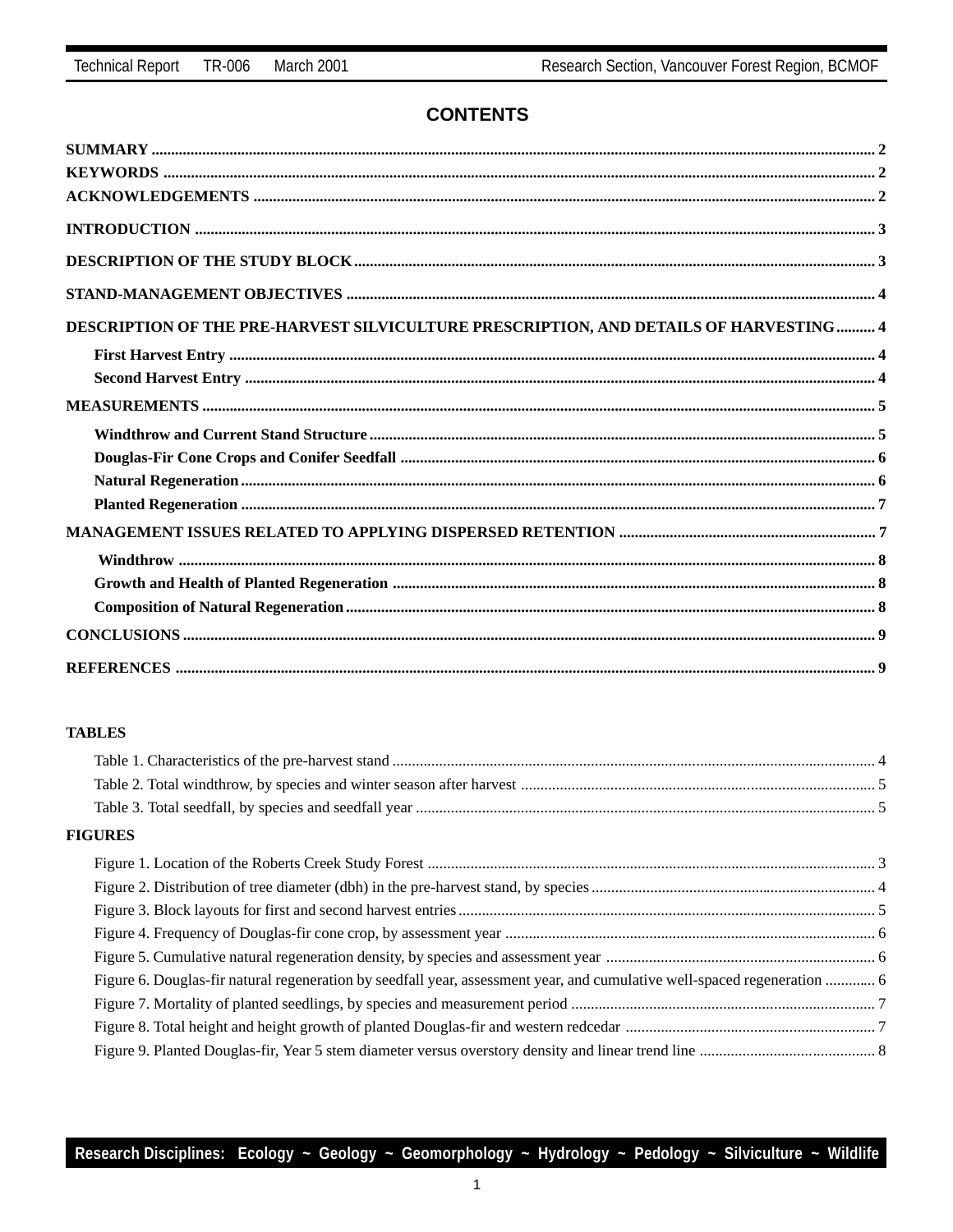#### **SUMMARY**

Throughout the province of British Columbia, social, legislative, and stewardship issues are driving forest managers to evaluate alternatives to clearcutting for harvesting and managing forests. In one example of an alternative to clearcutting, a study of dispersed retention was established in the mature, mixed-conifer forest along the lower slopes of the Sunshine Coast just north of Vancouver, BC.

In the first of two planned harvest entries, dominant Douglas-fir and western redcedar (57 trees/ha) were retained, dispersed throughout a 7.7-ha block. Cable yarding with a Cypress 6280B swing yarder resulted in little damage to the residual stand and caused little disturbance to the soil surface. Subsequent monitoring of windthrow and regeneration (planted and natural) during the six years after harvesting identified issues associated with dispersed retention in these mature stands:

 Windthrow. Dispersed trees were prone to blowdown (19.8% of post-harvest stand density), at levels justifying salvage. Western redcedar was more prone to windthrow than Douglas-fir. To manage for windthrow, avoid retaining dispersed trees in wetter soils and beside creeks, and consider crown manipulation (topping and/or pruning) of retained trees during or immediately after harvest.

 Growth and health of planted regeneration. Although both western redcedar and Douglas-fir survived beneath the dispersed overstory and reached free-growing height criteria within five years, a negative relationship between Douglas-fir stem diameter growth and overstory density is indicated. Western redcedar growth was less sensitive to overstory density than Douglas-fir. Overstory retention appears to be a factor for explaining the increasing stem gall development on Douglas-fir, which affected 34.5% of saplings by Year 6. The second harvest entry (5 years after the first) caused 8 and 11% of the remaining redcedar and Douglas-fir planted saplings to be significantly damaged or buried.

 Composition of natural regeneration. Despite the absence of hemlock in the overstory within the study block, natural regeneration was increasingly dominated by western hemlock. Western redcedar proved to be a poor early natural regenerator, while enhancement of Douglas-fir natural regeneration requires an increase in mineral soil exposure. To achieve the objective of establishing a Douglas-fir-dominated plantation and getting overall regeneration densities within desired levels, stocking control will be required.

#### **KEYWORDS**

forestry, forest management, harvest planning, harvesting, silvicultural systems, dispersed retention, shelterwood, windthrow, stand structure, regeneration, seedfall, Douglas-fir, western hemlock, western redcedar, Vancouver Forest Region, British Columbia

#### **ACKNOWLEDGEMENTS**

Paul Lawson completed the engineering tasks during both harvest entries. Staff from the Sechelt field office of the Sunshine Coast Forest District (BC Ministry of Forests) provided critical assistance in dealing with the operational issues, and their contribution is recognized. Paul Lawson, Steve Mitchell, and Kathi Hagan reviewed drafts of this report and provided valuable comments and suggestions.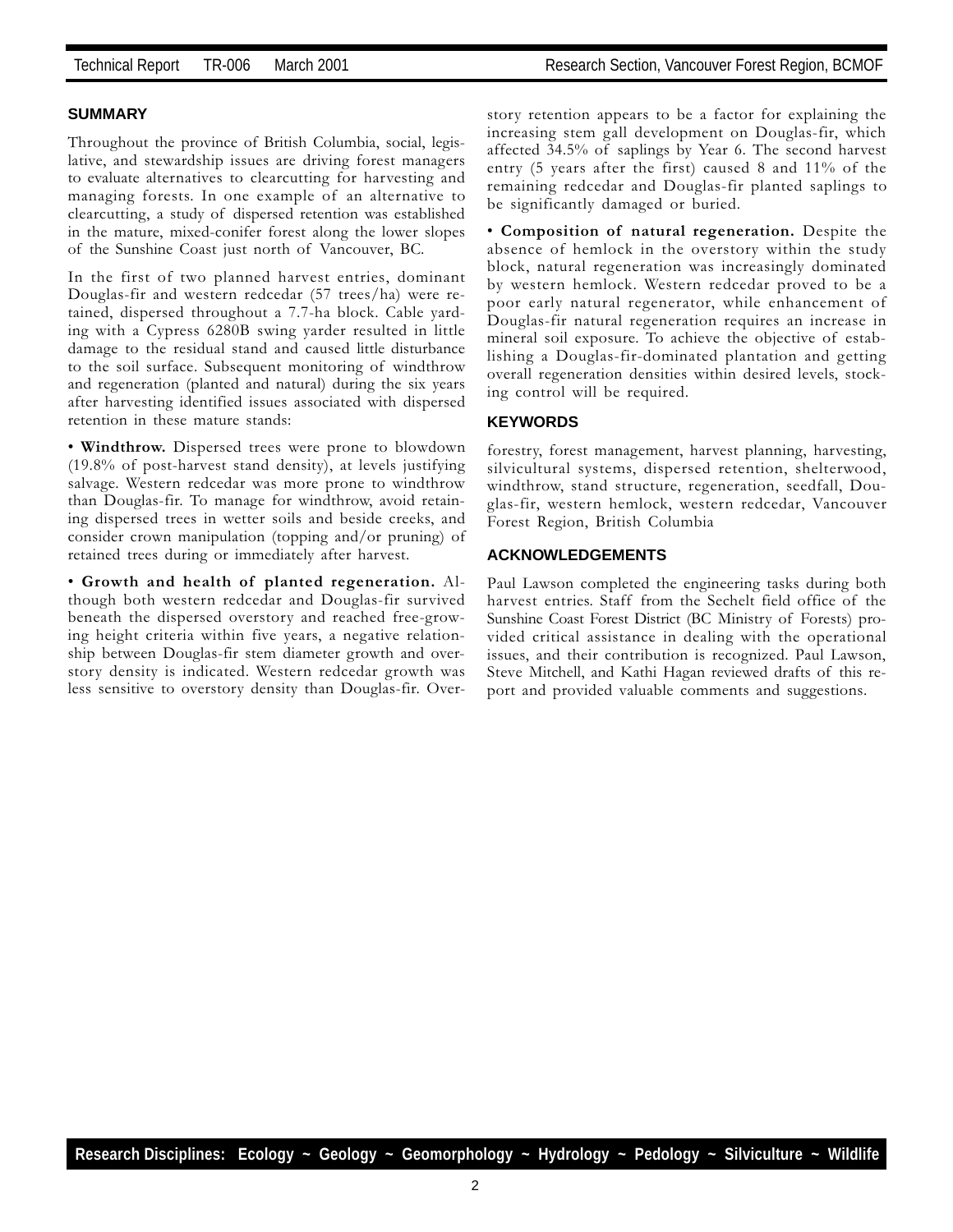#### **INTRODUCTION**

Among forest managers in British Columbia (BC), interest in alternatives to clearcutting is gaining momentum. This is both a response to society's higher expectations of resource stewardship, and an attempt to provide a greater array of forest-related values. The province's Forest Practices Code (FPC), which was introduced in 1995, requires that non-timber values and the ecological complexity of the forest be addressed in forest management plans; therefore, shelterwood, small patch, and groupselection harvesting systems, as well as single-tree and extended-rotation harvesting systems, are being considered as alternatives to clearcutting.

In the early 1990s, as a means of providing forest managers with more information about alternatives to clearcutting, the South Coast Silviculture Systems Research Co-operative<sup>1</sup> identified priority areas within the Vancouver Forest Region for demonstrating and studying alternative silviculture systems. One area, near Roberts Creek on the Sunshine Coast just north of Vancouver, was considered a suitable study area because the leading species is Douglas-fir, and it presents management issues related to proximity to urban centres and visually sensitive areas. Subsequently the Vancouver Forest Region proposed the Roberts Creek Study Forest (RCSF) be established to demonstrate, evaluate, and develop silvicultural systems that meet a variety of biological, social, and economic objectives.

In 1993, the British Columbia Ministry of Forests (BCMOF) commenced a study of dispersed retention harvesting<sup>2</sup> in the Roberts Creek Study Forest. To help BCMOF personnel and contractors acquire planning and harvesting skills associated with retention of dispersed trees, the Pre-Harvest Silviculture Prescription (PHSP) called for retaining dominant Douglas-fir and western redcedar. The Sunshine Coast Forest District was committed to cable yarding in the area, therefore the PHSP required that yarding corridors be located and that the harvesting equipment be capable of lateral yarding.

Following the first harvest entry in fall 1993, seedfall, regeneration (planted and natural), and overstory stand structure, including windthrow, were monitored annually for five years, and after the second (final) pass in spring 1999. This report summarizes the results of the first six years of monitoring, and highlights the challenges and opportunities of using dispersed tree retention as an alternative to clearcutting.

#### **DESCRIPTION OF THE STUDY BLOCK**

The study block, located within the Roberts Creek Study Forest, is approximately 40 km northwest of Vancouver, BC (Figure 1). It lies within the Pacific Ranges Drier Maritime variant of the Coastal Western Hemlock Zone (CWHdm) (Green and Klinka 1994). Climate is characterized by warm, relatively dry summers and moist, mild winters with little snowfall. The 7.7-ha study block is gently sloping (average 11%) with a southwest aspect, and elevation averages 365 m. Prevailing soils on the site are Humo-Ferric podzols, assessed as fresh to slightly dry in moisture and poor in nutrient status with a thin humum layer (<5 cm) (Inselberg 1991). Soils averaged 75 cm in depth before an impermeable layer was reached. The creeks and associated buffers that defined both the west and east edges of the block were classified as S6 creeks, and a smaller stream flowed through the eastern portion of the block (Hudson and D'Anjou 2001). The unmanaged stand, initiated by wildfire in the 19th century and dominated by Douglas-fir (Pseudotsuga menziesii), included centuries-old Douglas-fir veterans exceeding 1 m in diameter at breast height (dbh) (Table 1). Shade-tolerant western hemlock (Tsuga heterophylla) and western redcedar (Thuja plicata) represented the lower crown classes. Salal (Gaultheria shallon Pursh) dominated the sparse shrub layer, and Hylocomium splendens and Kindbergia oregana were the common moss species. Douglas-fir site index is estimated at 32 m (50 years). Past harvesting activities focussed on extraction of cedar snags for shakes and shingles.



Figure 1. Location of the Roberts Creek Study Forest.

<sup>1</sup> The Co-operative, composed of representatives from academia, government, and other interested organizations, was established in 1990 to assess potential for co-operation in silvicultural systems research, to identify priority biogeoclimatic subzones and potential research sites, and to highlight potential research topics and methodology. The Co-operative is no longer active. <sup>2</sup> The dispersed overstory cutting pattern prescribed for this study was conceived in 1992 and established in 1993. More recent interest in alternatives to clearcutting has shifted towards prescriptions generically referred to as "variable retention". Variable retention prescriptions typically retain trees in two ways: dispersed, usually at lower densities than tested in this study block; and aggregated into small groups. Crowns of retained trees are sometimes topped or pruned to reduce windthrow potential.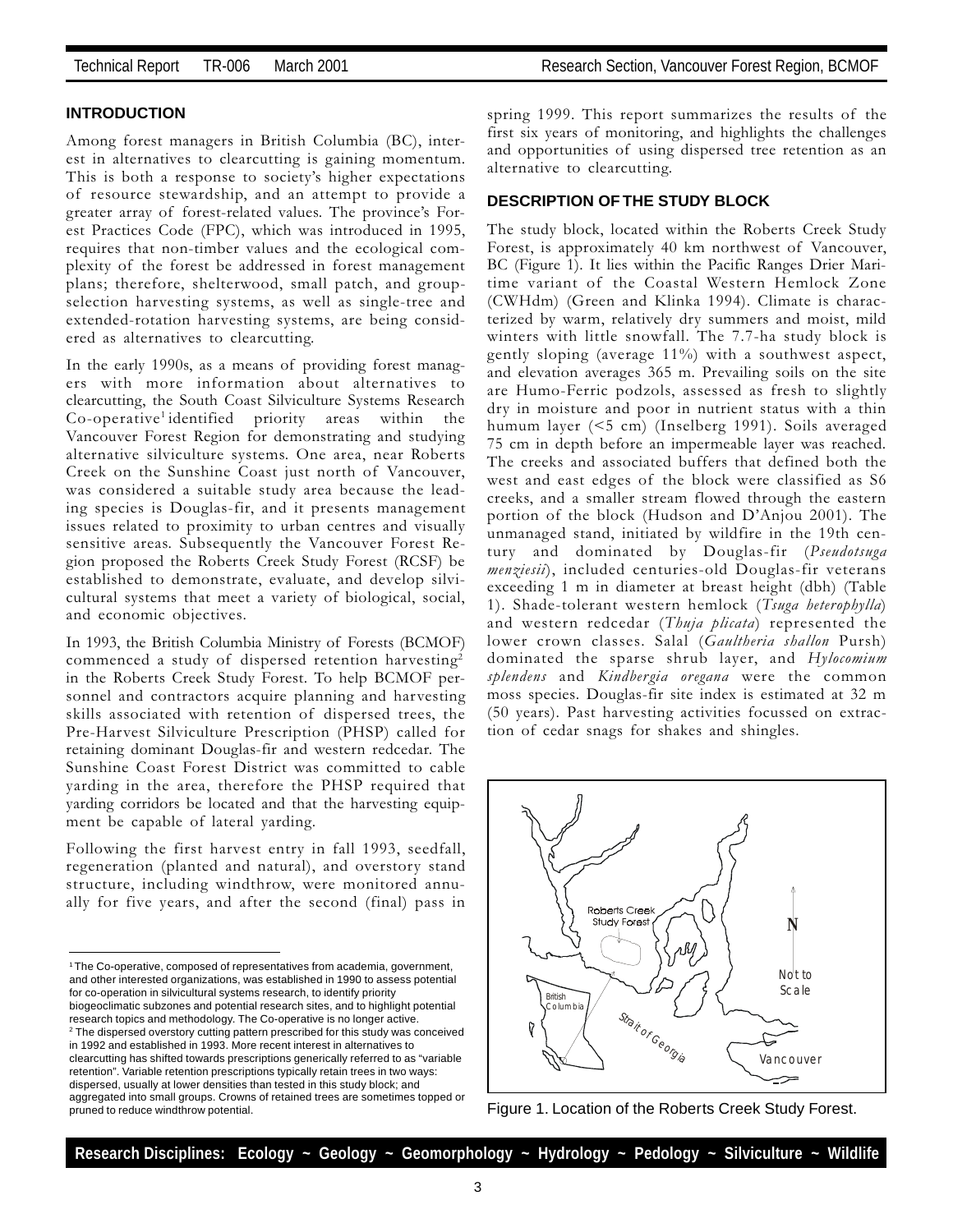#### **STAND-MANAGEMENT OBJECTIVES**

In this study of an alternative to clearcutting, the standmanagement objectives listed in the Pre-Harvest Silviculture Prescription included:

1) retaining dispersed overstory Douglas-fir and western redcedar throughout the next rotation for aesthetics, wildlife values, and other resource values,

2) regenerating Douglas-fir and western redcedar for sawlog production, and

3) maintaining water quality by preserving integrity of creeks and other water courses associated with the block.

#### **DESCRIPTION OF THE PRE-HARVEST SILVICULTURE PRESCRIPTION, AND DETAILS OF HARVESTING**

A two-pass silvicultural system was developed. The Pre-Harvest Silviculture Prescription prescribed that the first harvest entry should result in retaining 90 stems/ha, excluding area occupied by yarding corridors, composed of dominant Douglas-fir and redcedar. To allow release of the understory Douglas-fir regeneration, a second (final) harvest entry, which would reduce stand density to approximately 30 stems/ha, was not scheduled to take place until at least five years after the first entry. After the second entry, the remaining overstory would be permanently set aside from harvest, or at least until the next rotation, which is estimated will occur in another 90 to 120 years.

#### **First Harvest Entry**

The first harvest entry took place between late September and early November 1993. Painting of trees selected for retention preceded the location of yarding corridors. Over 89 stems/ha were marked throughout the block, which was dominated by Douglas-fir by density (85 stems/ ha) and volume (326 m<sup>3</sup>/ha, or 29% of pre-harvest stand volume) (Figure 2). Western hemlock were not marked for retention, thereby reducing the potential of excessive hemlock regeneration. Additional trees were retained along the east and west edges of the block to protect the integrity of neighbouring creeks.

| Table 1. Characteristics of the pre-harvest stand. |
|----------------------------------------------------|
|----------------------------------------------------|

| <b>Attribute</b>                | Douglas-fir | Western<br>redcedar | Western<br>hemlock | <b>Total</b> |
|---------------------------------|-------------|---------------------|--------------------|--------------|
| Vol. $(m^3/ha)$                 | 929         | 45                  | 191                | 1165         |
| Stems/ha (no.)                  | 394.4       | 118                 | 158.3              | 670.7        |
| Avg. dbh(m)                     | 46.5        | 23.2                | 32.3               | 40.2         |
| Basal area (m <sup>2</sup> /ha) | 67          | 5                   | 13                 | 85           |
| Avg. height (m)                 | 48.2        | 34.7                | 41                 | 44.5         |

Although site conditions were suitable for ground-based harvesting, cable yarding was specified. Eight yarding corridors were established, with length ranging from 180 to 230 m and inter-corridor distance ranging from 30 to 60 m (Figure 3). A local contractor was awarded harvesting rights through a bidding process. Yarding was conducted with a Cypress 6280B swing yarder rigged with a running skyline. Trees marked for retention and located within corridors were not replaced. Harvesting began in late September 1993 and finished seven weeks later. Harvesting activities were summarized by Hedin (1994).

Post-harvest density was 57 stems/ha (249 m<sup>3</sup>/ha) within the central area of the block, but overall density was >68 stems/ha because extra trees were retained beside bordering creeks. Less than 6% of residual trees had basal scars or broken tops caused by harvest activities. Soil disturbance was low (6% mineral soil exposure), and potentially degraded soil conditions  $($  <math>1\%</math>) were restricted to centers of yarding corridor where logs had contacted the ground.

The site was planted in March 1994 with Douglas-fir and western redcedar seedlings (1+1 PBR 415B).

Windthrow (described in following section) was salvaged by helicopter within the first year after harvest.

#### **Second Harvest Entry**

The second harvest entry occurred over four days in March 1999. Yarding corridors were located according to the residual stand density, so six of the eight corridors were placed on the eastern end of the block where tree density was greater (Figure 3). A Skyline EX-400 yarder pulled trees to roadside in early March 1999, taking a total of four days to complete. A post-harvest cruise indicated 25 stems/ha remaining, almost entirely Douglas-fir, representing 127 m<sup>3</sup>/ha of merchantable volume and 3.5 m<sup>2</sup>/ ha of basal area.



#### Figure 2. Distribution of tree diameter (dbh) in the pre-harvest stand, by species.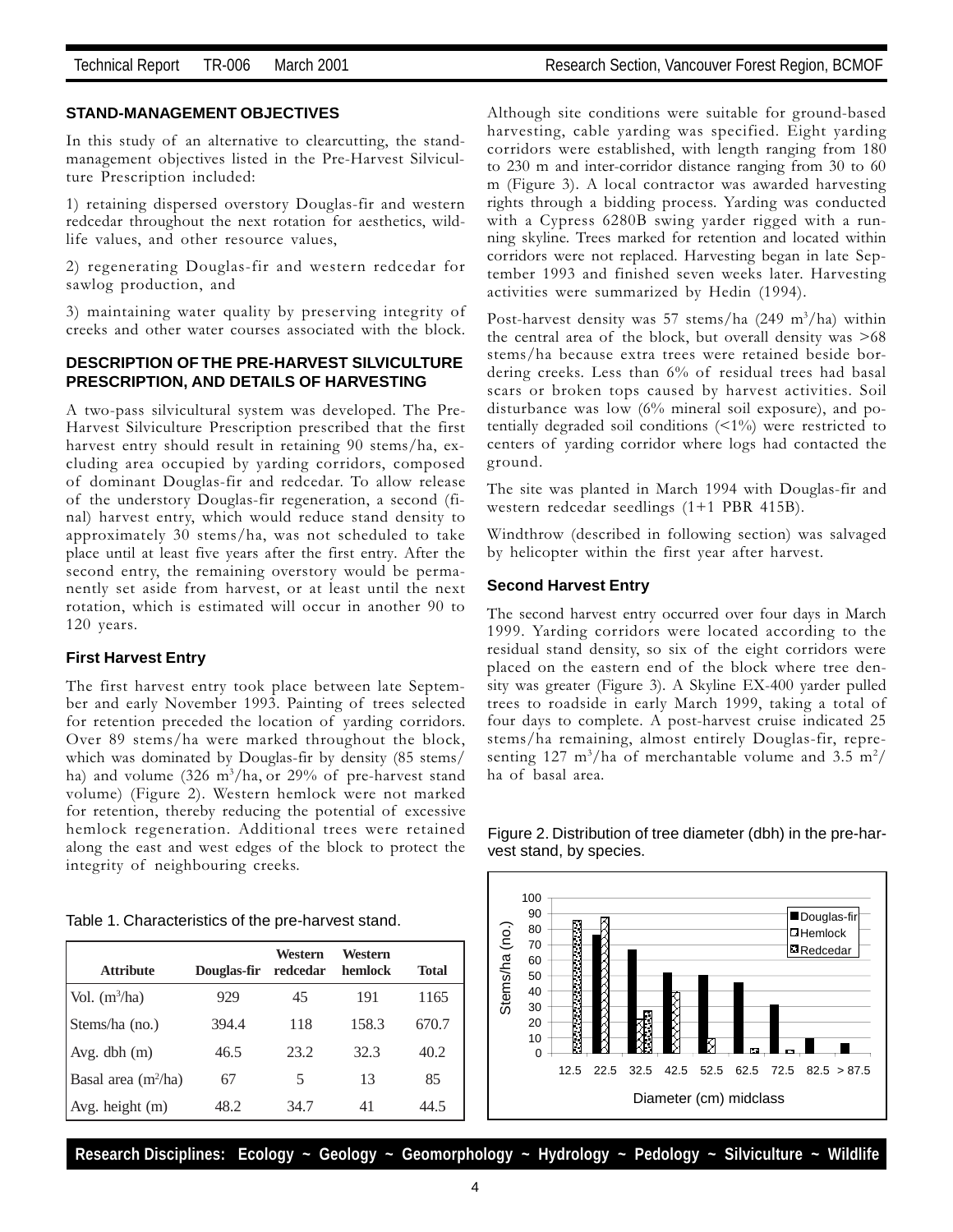#### **MEASUREMENTS**

Cone crops on dominant Douglas-fir throughout the block were viewed with binoculars prior to harvest, and annually thereafter.

For each tree (minimum  $30/y$ ), the cone crop was rated using one of five classes: None, Few, Several, Many, and Loaded. The annual Douglas-fir cone crop was then rated according to the seven-class system in Eremko et al. (1989).

Thirty randomly located circular seed traps  $(0.25\text{-m}^2 \text{ col}$ lection area) were used to collect seedfall. Material in each seed trap was removed each spring, and seeds were separated and counted by species.

Five seedlings of both Douglas-fir and western redcedar



Figure 3. Block layouts for first and second harvest entries. Approximate scale 1:6000.

were planted around 35 systematically established reference points throughout the block. Annual measurements on planted regeneration included total stem height, stem diameter (30 cm above ground), and seedling condition. Density and survival of Douglas-fir and redcedar natural regeneration were sampled annually in a 50-m2 circular area around 21 reference points. Western hemlock density was sampled in 15 to 20 plots in Years 1, 4, and 6. Monitoring of growth and condition of natural regeneration followed the same methods used for monitoring planted regeneration.

Each spring, in a block-wide assessment, all windthrow was located and marked, piece position relative to a reference point was recorded, and dbh and direction of fall were measured.

#### **Windthrow and Current Stand Structure**

The first harvest entry was completed in early November 1993; several weeks later a series of winter storms started, with peak gusts from the southwest reaching 55 km/h. Sixty-six trees were uprooted, representing 13% of the residual stand density, and a net volume of 21.7 m<sup>3</sup>/ha. Stem breakage occurred on only one tree. Diameters of windthrown trees ranged from 23 to 80 cm, indicating tree size alone did not identify susceptible trees. Trees beside an ephemeral creek blew down in the first storm, presumably due to shallow or unbalanced rooting. Salvage operations, undertaken in 1994 with a Sikorsky 61 helicopter, had little effect on soils or established regeneration. All windthrow that had occurred to date was salvaged.

By Year 5, with 21 additional trees having blown down, windthrow totalled 11.3 trees/ha or 19.8% of the postharvest stand density (Table 2). Western redcedar comprised about 6% of the post-harvest stand density, but represented 28% of windthrow, indicating it had greater

| Winter season<br>after harvest | Douglas-fir<br>(no.) | Western<br>redcedar<br>(no.) | <b>Total</b><br>(no.) |
|--------------------------------|----------------------|------------------------------|-----------------------|
| 1st                            | 46                   | 20                           | 66                    |
| 2nd                            | 1                    | 0                            | 1                     |
| 3rd                            | 4                    | 1                            | 5                     |
| 4th                            | 9                    | 3                            | 12                    |
| 5th                            | $\Omega$             | 0                            | 0                     |
| 6th                            | 3                    | $\Omega$                     | 3                     |
| Total trees                    | 63                   | 24                           | 87                    |
| Windthrow/ha                   | 8.2                  | 3.1                          | 11.3                  |

Table 2. Total windthrow, by species and winter season after harvest.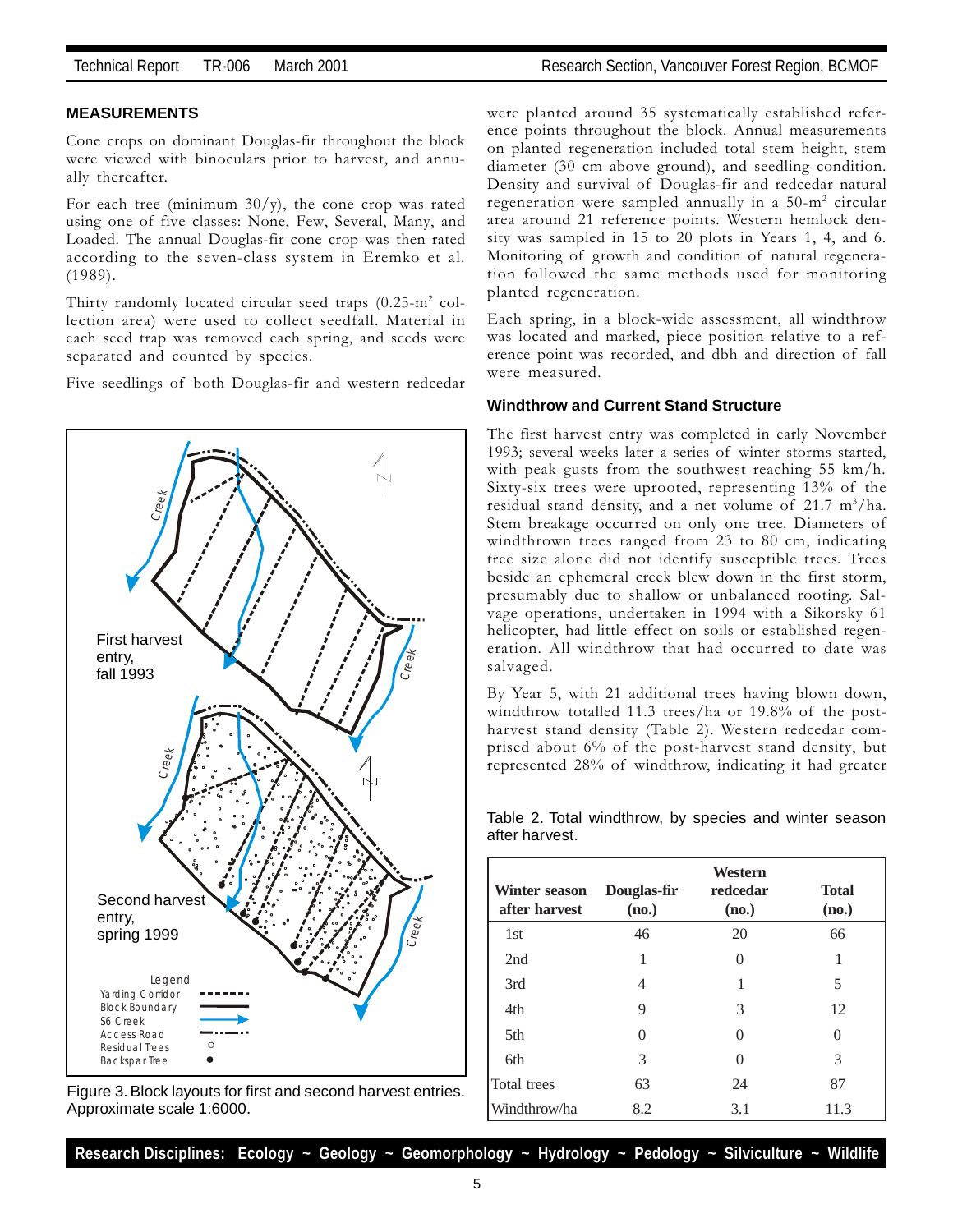susceptibility to windthrow than Douglas-fir. Total residual stand density declined to 39.2 stems/ha by Year 5, representing 192 m3 /ha (>95% Douglas-fir) and basal area of 13.8 m<sup>2</sup>/ha. Total windthrow volume exceeded growth of residual trees, resulting in a decline in total stand volume since the first harvest entry.

#### **Douglas-Fir Cone Crops and Conifer Seedfall**

Only one heavy Douglas-fir cone crop occurred during the six years of assessment since the first harvest entry (Figure 4), releasing over one million seeds/ha in Year 2, with a germination rate of 54% (Table 3). Subsequent Douglas-fir cone crops declined until Year 5 when no cones were produced. Douglas-fir cone crops within the block were greater than in the surrounding unharvested stands in two of the five years, but similar in the other three years. Western redcedar proved to be a prodigious seed producer despite there being few of these trees in the block. Hemlock seedfall collected within the block indicated seed was originating from trees along the block boundary, at least 100 m from the seed traps.



Figure 4. Frequency of Douglas-fir cone crop, by assessment year.

Table 3. Total seedfall, by species and seedfall year.

| <b>Seedfall</b><br>year | Douglas-fir   | Western<br>redcedar<br>(no. seeds/ha) (no. seeds/ha) (no. seeds/ha) | Western<br>hemlock |
|-------------------------|---------------|---------------------------------------------------------------------|--------------------|
| Year 1, 1994            | 11 000        | 27 000                                                              | 16 000             |
| Year 2, 1995            | 1 3 1 2 0 0 0 | 536 000                                                             | 61 000             |
| Year 3, 1996            | 874 000       | 1 760 000                                                           | 266 000            |
| Year 4, 1997            | 53 333        | 213 333                                                             | 48 000             |
| Year 5, 1998            | 0             | 10 667                                                              | 26 667             |
| Total                   | 2 2 5 0 2 8 6 | 3 4 29 14 3                                                         | 417 714            |

#### **Natural Regeneration**

Five conifer species regenerated naturally, including, in decreasing density, western hemlock, Douglas-fir, western redcedar, and single seedlings of sitka spruce Picea sitchensis (Bong.) Carr. and western white pine (Pinus monticola Dougl. ex D. Don).

Western hemlock density increased in each subsequent measurement period (Figure 5) both in total density and as a percentage of total regeneration density. Douglas-fir natural regeneration established most abundantly in Year 1, but ingress declined in subsequent years (Figure 6). Douglas-fir natural regeneration density, both total and well-spaced density (>2 m inter-tree distance), increased in the first five years but declined by Year 6, and then fell to minimum stocking requirements (500 stems/ha) by



Figure 5. Cumulative natural regeneration density, by species and assessment year.



Figure 6. Douglas-fir natural regeneration by seedfall year, assessment year, and cumulative well-spaced regeneration.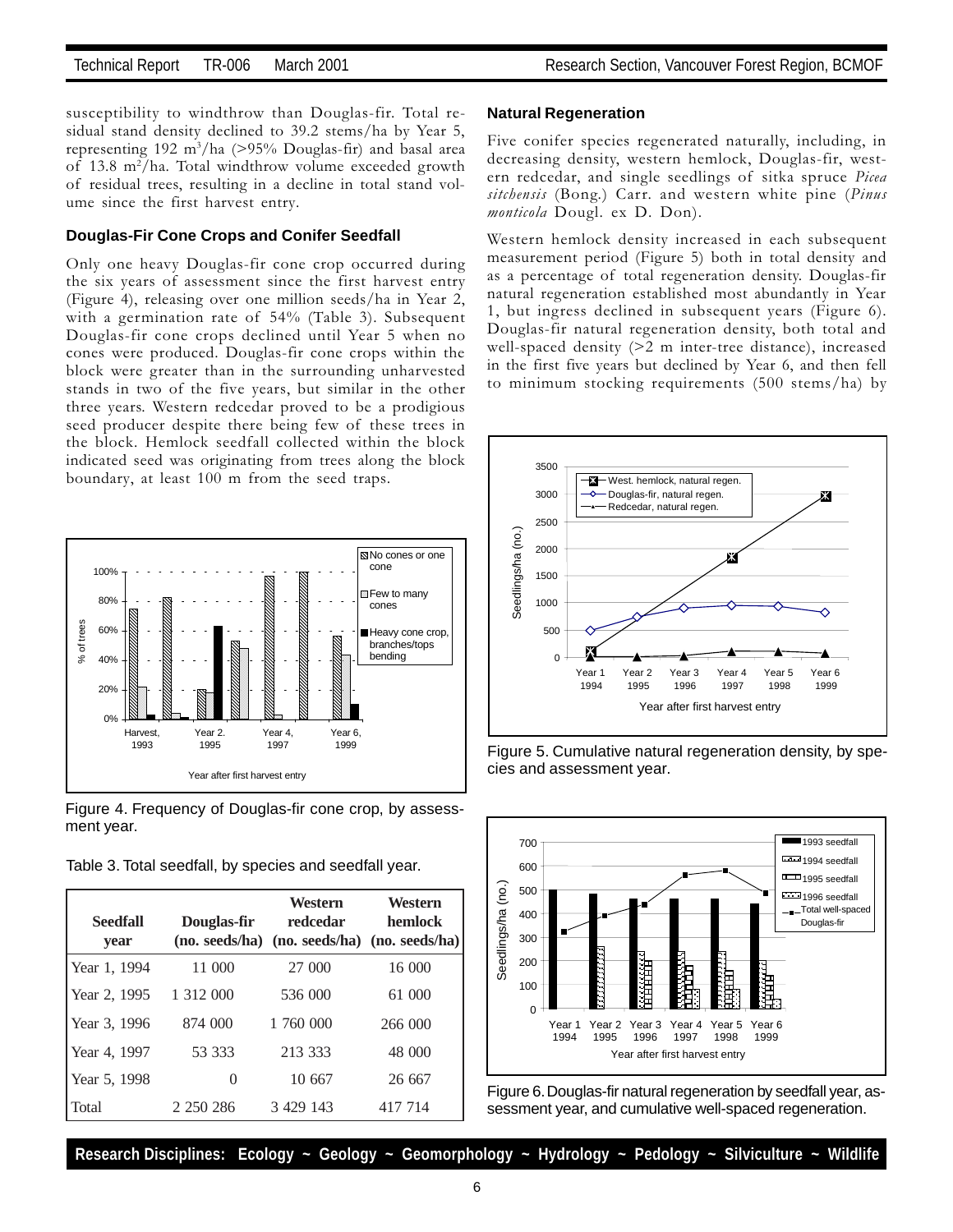Year 5. Douglas-fir germinants survival rates generally exceeded 90%. Douglas-fir germinants establishing in Year 1 reached initial height of planted seedlings in three years but height growth of germinants from subsequent seedfall declined, perhaps due to increasing vegetation competition. Douglas-fir natural regeneration established on a variety of substrates, but favoured rotten wood; rotten wood comprised only 3% of soils substrate, but 37% of germinants established on rotten wood. Mineral soil was also a preferred substrate (16% of germinants establishing on 6% of soil surface). Germination was less successful on undisturbed humus (68% of surface substrate) which was the dominant substrate after harvest. The second harvest entry killed 13% of sampled seedlings.

#### **Planted Regeneration**

Year 6 survival of planted Douglas-fir and western redcedar was 81.6% and 77.6% respectively. Mortality of planted seedlings occurred primarily in the first growing season, and during the second harvest entry when 11% of the remaining Douglas-fir and 8% of the redcedar seedlings were cut or buried by slash (Figure 7).

Planted Douglas-fir met free-growing height criterion (3.0 m) in five years and exceeded redcedar height growth during all years except the first year after planting (Figure 8). Redcedar met free-growing height criterion (1.5 m) in four years. Terminal leaders of both species remained above non-crop vegetation, including fireweed, throughout the assessment period. Height (and stem caliper) growth of both species declined in the growing season after the second harvest entry (Year 6). Within-block variability in windthrow distribution created overstory densities ranging from 0 to 105 stems/ha. In Year 5, average stem diameter of Douglasfir tended to decline as overstory density increased (Figure 9). Redcedar growth was less sensitive to overstory densities,



Figure 7. Mortality of planted seedlings, by species and measurement period.

reflecting its more shade-tolerant nature on this site. Stem galls, first observed on Douglas-fir in Year 2 and attributed to Dioryctrai ssp. larva, increased in frequency over time, affecting 34.5% of Douglas-fir saplings by Year 6. Mortality of infected saplings was little different from un-infected saplings.

#### **MANAGEMENT ISSUES RELATED TO APPLYING DISPERSED RETENTION**

Six years of monitoring windthrow and regeneration in a post-harvest stand of dispersed Douglas-fir and western redcedar has begun to identify short-term and potential longer-term forest-management issues:



Figure 8. Total height (top) and height growth (bottom) of planted Douglas-fir and western redcedar. Total height graph includes growth of initial natural Douglas-fir regeneration. Error bars indicate 1 s.e. above and below mean.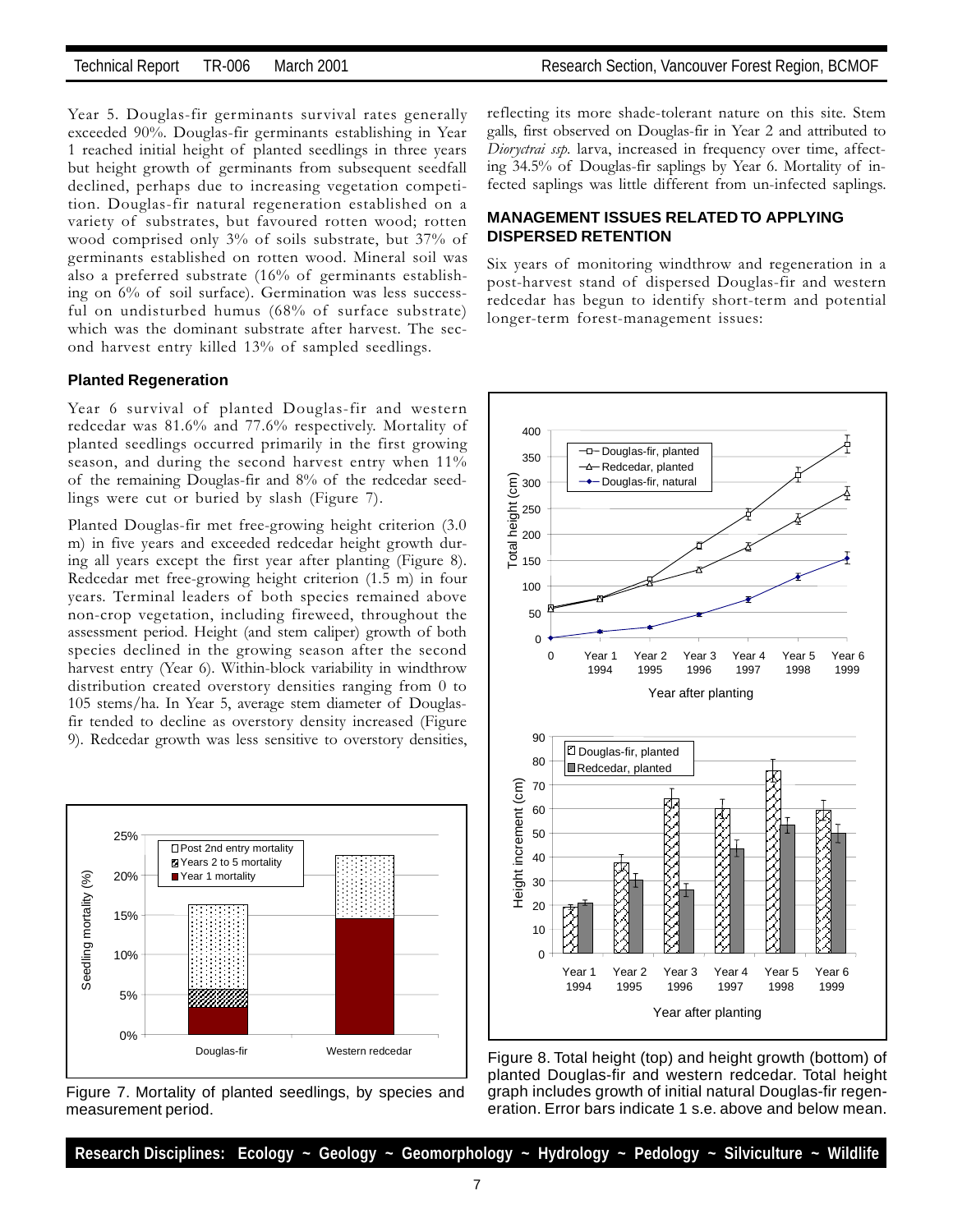

Figure 9. Planted Douglas-fir, Year 5 stem diameter versus overstory density and linear trend line.

#### **Windthrow**

A pre-harvest assessment of the study block's windthrow potential (Form FS 712-2<sup>3</sup>), based on site attributes (topographic exposure, soil factors) suggested that a moderate hazard existed; but, using forest stand attributes (including uniform structure, tree height >30 m, and height:diameter ratio >90) would have been more accurate for predicting high hazard.

Windthrow frequency, as a percentage of post-harvest stand density (17%), exceeded that in other provincial studies (Huggard et al. 1999; Coates 1997). Relatively high windthrow frequency was measured in a nearby block where, despite leaving greater overstory density (95 stems/ ha),  $>22\%$  of stems blew over after three years (D'Anjou 2001). Avoiding dispersed tree retention within wetter soils and beside streams and creeks, and/or leaving buffer zones around these areas, may reduce blowdown, while at the same time reducing the potential of introducing sediment into creeks from overturned root wads located beside creeks (Hudson and D'Anjou 2001). Crown treatments, such as topping or branch pruning during or immediately after harvesting, are worthy of consideration. Aggregated retention, around special features that justify preservation, may also reduce windthrow frequency by maintaining mutual support amongst trees through interlocked crowns and roots; it may also simplify prescription development, including tree marking for retention. On the more positive side, windthrow has introduced structural complexity throughout the block, including creation of snags, large upright root wads, and deposited large-diameter woody material; such structures are recognized as habitat for a variety of organisms.

#### **Growth and Health of Planted Regeneration**

Both Douglas-fir and western redcedar can survive below dispersed overstory; most seedling mortality was attributed to initial seedling vigour and damage associated with the second harvest entry. Although the annual height growth of planted Douglas-fir (60 cm by Year 3) appeared acceptable considering the block's site index, a negative relationship between overstory density and Douglas-fir stem diameter—the latter being a more sensitive attribute to competition than is height growth-occurred, suggesting that the overstory was suppressing plantation growth.

In nearby blocks, growth suppression beneath a dispersed overstory was confirmed; height growth on three-yearold Douglas-fir and redcedar seedlings beneath dispersed trees (75 stems/ha) was, respectively, 45% and 37% less than on a nearby clearcut  $(D'Anjou 2001)$ . This supports other research on the BC Coast that shows greater seedling growth with increasing irradiance, and most productive growth under full sunlight conditions (clearcut) (Mailly and Kimmins 1997; Wang et al. 1994). Longer-term growth reductions remain an issue because models suggest that reductions in understory Douglas-fir growth will occur beneath overstory densities as low as 5 trees/ha (Hansen et al. 1995), which is lower than the overstory density remaining in this study. In Year 6 the infection rate of stem gall on planted Douglas-fir reached 34.5% and was attributed to the *Dioryctrai ssp*. larva. Stem gall development has been described on 13% of three-year-old planted Douglas-fir seedlings beneath dispersed overstory in a nearby block  $(D'Anjou 2001)$ . The absence of galls in a nearby clearcut suggests overstory presence is a factor in gall development. Deformation of the lower stem may affect the longer-term form of affected Douglas-fir stems and is an issue in this block where remaining overstory is permanently set aside from removal.

#### **Composition of Natural Regeneration**

The increasing density of western hemlock regeneration since harvest reflects an aggressive regeneration strategy that includes consistent seed crop, widespread seed dispersion, and germination on most substrate types. Enhanced hemlock regeneration beneath a dispersed overstory (75 stems/ha) compared to a nearby clearcut suggests that the dispersed overstory retention enhances hemlock establishment, thereby changing natural regeneration species composition and increasing density. Meeting the objective of establishing a Douglas-fir dominated plantation and meeting target densities beneath a dispersed overstory will require stocking control beyond that expected within a clearcut. In the Roberts Creek Study Forest, enhanced hemlock establishment in the two blocks with dispersed overstory supports the models that

<sup>3</sup> Windthrow Field Cards, Forest Practices Branch, BCMOF (HFP 98/05).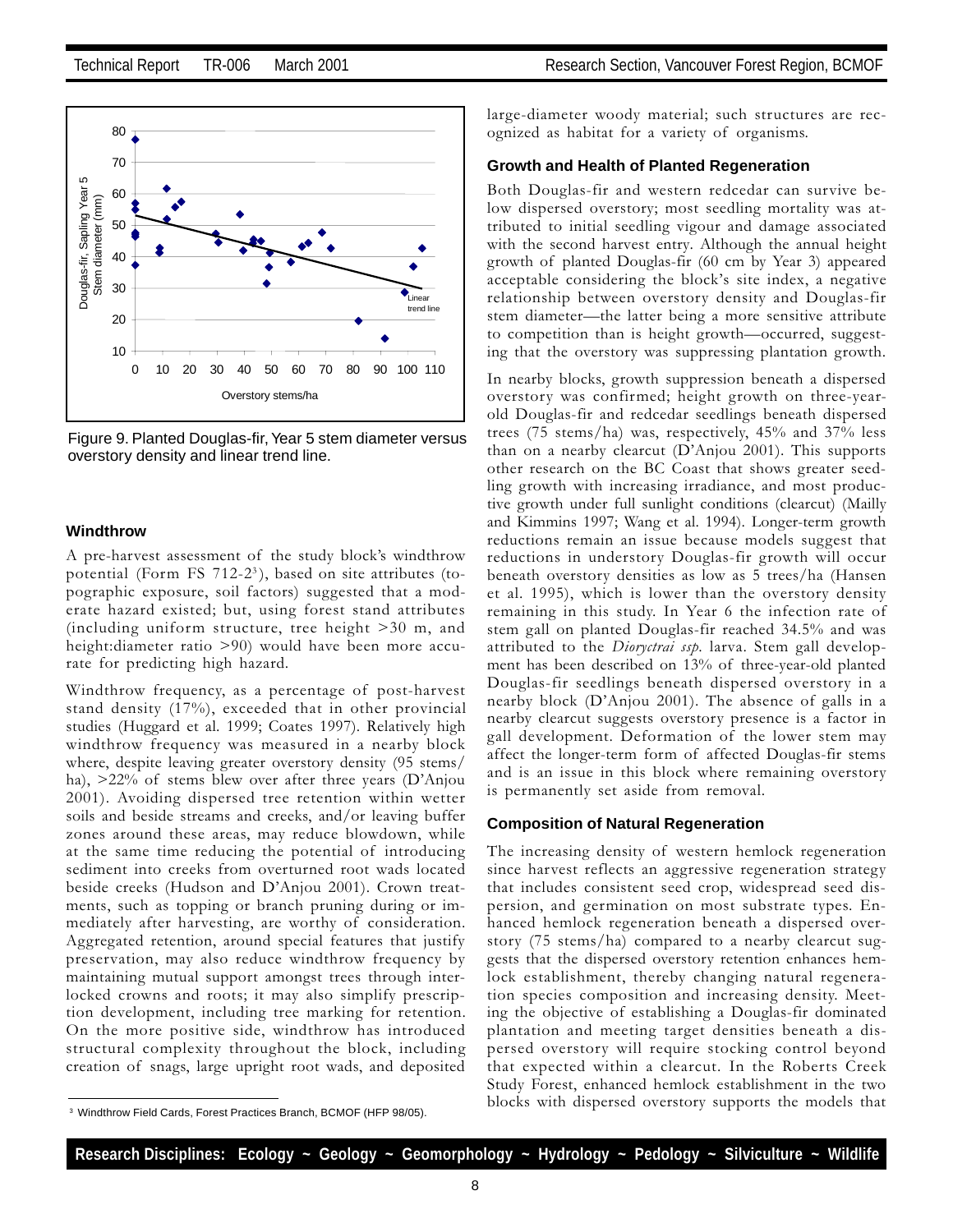indicate Douglas-fir loses dominance over the more shadetolerant hemlock under overstory retention levels as low as 5 trees/ha. The result is a decline in wood production (Hansen et al. 1995). Similar trends were revealed in a retrospective study showing relative abundance and density of western hemlock were higher when remnant overstories were higher, and, conversely, Douglas-fir was more prominent when remnant overstory densities were lower (Traut and Muir 2000). To ensure the species becomes established, western redcedar should be planted soon after harvest; this species is initially a relatively poor natural regenerator, and germinants incur a high mortality over a range of seedbed and light conditions (Klinka and Feller 1993). An increase in mineral soil exposure will be required if greater reliance is placed on Douglas-fir natural regeneration for meeting stocking goals.

#### **CONCLUSIONS**

To address an increasing interest in using alternatives to clearcutting, in 1993 the BCMOF commenced a study of dispersed retention harvesting in the Roberts Creek Study Forest on the south coast of BC. Seedfall, regeneration, and overstory stand structure were monitored annually; this report summarizes the results for Years 1 to 6.

Dispersed retention of dominant Douglas-fir and western redcedar created forest structures considered desirable for biodiversity, including large-diameter trees, and upright root wads and large-diameter woody debris from subsequent windthrow. However the extent of windthrow, some of which was salvaged, reduced plantation growth, increased Douglas-fir stem gall development, and increased western hemlock regeneration density These are short-term concerns associated with using dispersed tree retention at the initial stand densities prescribed for this study block.

Further monitoring in these and other blocks within the Roberts Creek Study Forest will: quantify the longer-term ability to meet reforestation objectives, assess effects on subsequent windthrow, plus assess opportunities to create structural complexity for biodiversity objectives within a range of cutting patterns.

#### **REFERENCES**

- Blackwell, B. 1992. Roberts Creek Stand Map. Scale 1:20 000. Internal report. Vancouver Forest Region, BCMOF. Nanaimo, BC.
- Coates, K.D. 1997. Windthrow Damage 2 Years After Partial Cutting at the Date Creek Silvicultural Systems Study in the Interior Cedar-Hemlock Forests of Northwestern British Columbia" in Canadian Journal of Forest Research, 27:1695-1701.
- D'Anjou, B.N. 2001, in prep. Effects of Alternative Silvicultural Systems on Windthrow and Conifer Regeneration in a Coastal, Douglas-Fir-Dominated

Forest: Year 3 Results. Technical Report TR-007. Vancouver Forest Region, BCMOF. Nanaimo, BC.

- Eremko, R.D.; D.G.W. Edwards; and D. Wallinger. 1989. A Guide to Collecting Cones of British Columbia Conifers. FRDA Report No. 55. BCMOF and Forestry Canada. Victoria, BC.
- Green, R. and K. Klinka.1994. A Field Guide to Site Identification and Interpretation for the Vancouver Forest Region. Land Management Handbook No. 28. BCMOF. 285 p.
- Hansen, A.J.; S.L. Garman; J.F. Weigand; D.L. Urban; W.C. McComb; M.G. Raphael. 1995. "Alternative Silvicultural Regimes in the Pacific Northwest: Simulations of Ecological and Economic Effects" in Ecological Applications, 5(3)1995:535-554.
- Hedin, I. 1994. Shelterwood Harvesting in Coastal Second-Growth Douglas-Fir. Technical Note TN-216.Western Division, Forest Engineering Institute of Canada. Vancouver, BC. 10pp.
- Hodgins, H.J. 1933. Seechelt Forest. Survey & Preliminary Management Recommendations. Forest Survey No. R 60. 89 p.
- Huggard, D.J.; W. Klenner; and A. Vyse. 1999. Windthrow Following Four Harvest Treatments in an Engelmann Spruce-Subalpine Fir Forest in Southern Interior British Columbia, Canada", in Canadian Journal of Forest Research, 29:1547-1556.
- Hudson, R.O. and B.N. D'Anjou. 2001, in preparation. The Effects of Shelterwood Harvesting and Blowdown on Sediment Production in a Small Zero Order Creek, Roberts Creek Study Forest. Technical Report TR-xxx. Vancouver Forest Region, BCMOF. Nanaimo, BC.
- Inselberg, A.E. 1993. Roberts Creek Alternative Silviculture Systems Demonstration—Ecological Survey of Treatments and Control Blocks. Internal report. Vancouver Forest Region, BCMOF. Burnaby, BC. 32 p.
- Klinka, K. and M.C. Feller. 1993. Regeneration of Western Redcedar in the Very Wet Maritime Coastal Western Hemlock Subzone. Internal report. Vancouver Forest Region, BCMOF. Burnaby, BC.
- Mailly, D. and J.P. Kimmins. 1997. "Growth of Pseudotsuga menziesii and Tsuga heterophylla Seedlings Along a Light Gradient: Resource Allocation and Morphological Acclimation" in Canadian Journal of Botany, 75:1424-1435.
- Traut, B.H. and P.S. Muir. 2000. "Relationships of Remnant Trees to Vascular Undergrowth Communities in the Western Cascades: A Retrospective Approach" in Northwest Science, 74:212-223.
- Wang, G.G.; H. Qian; and K. Klinka. 1994. Growth of Thuja Plicata Seedlings Along a Light Gradient. Internal report. Vancouver Forest Region, BCMOF. Burnaby, BC.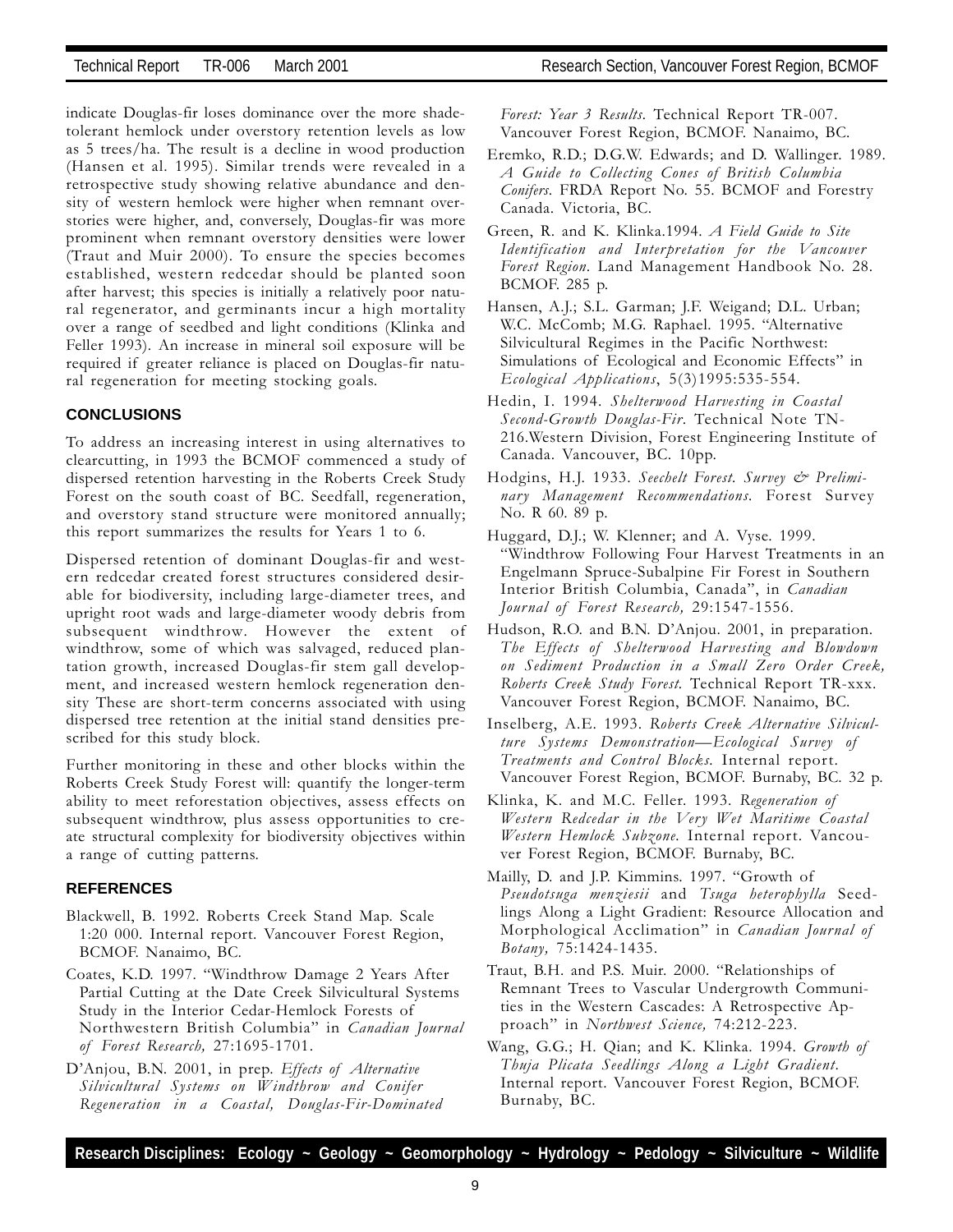## **NOTES**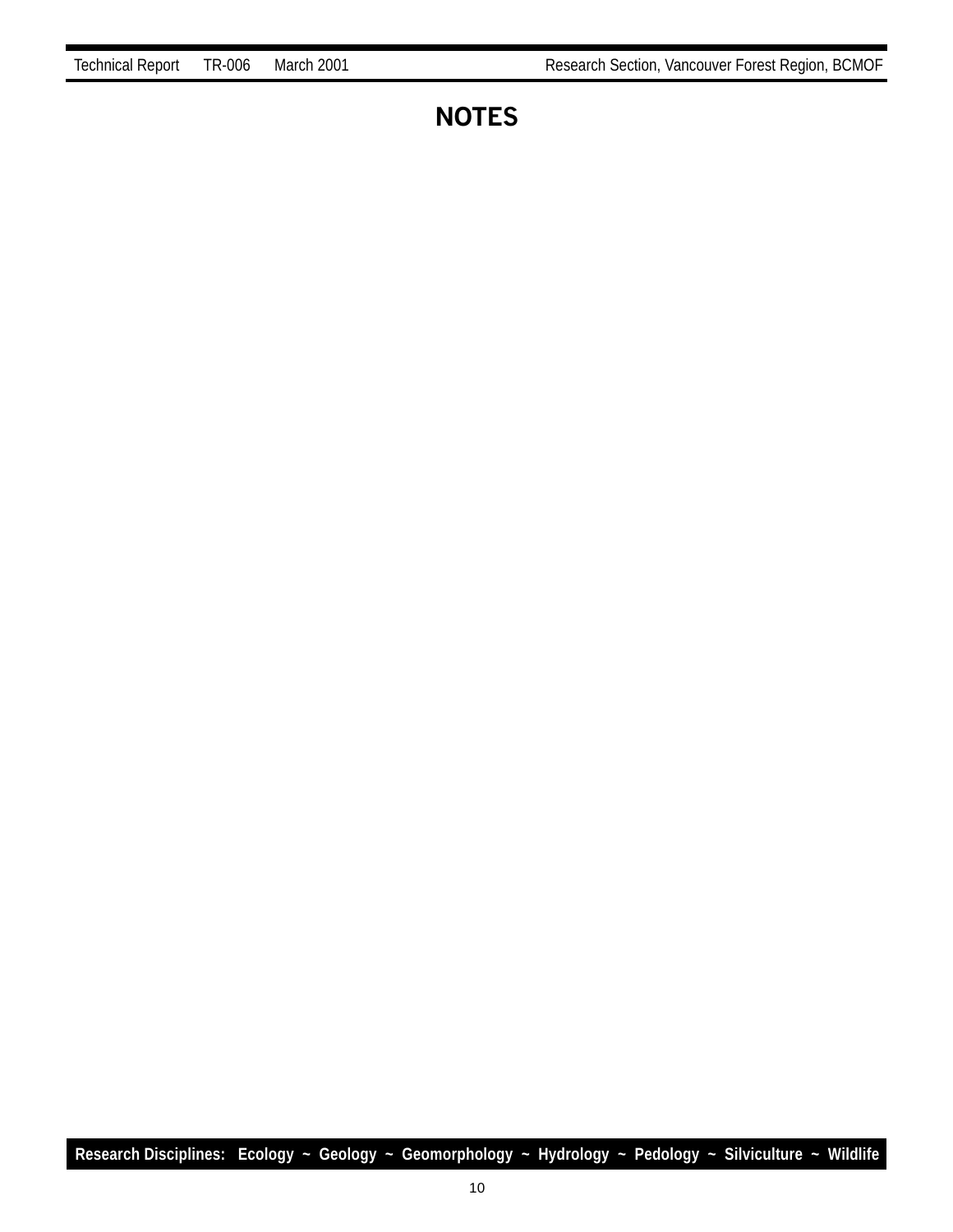### **NOTES**